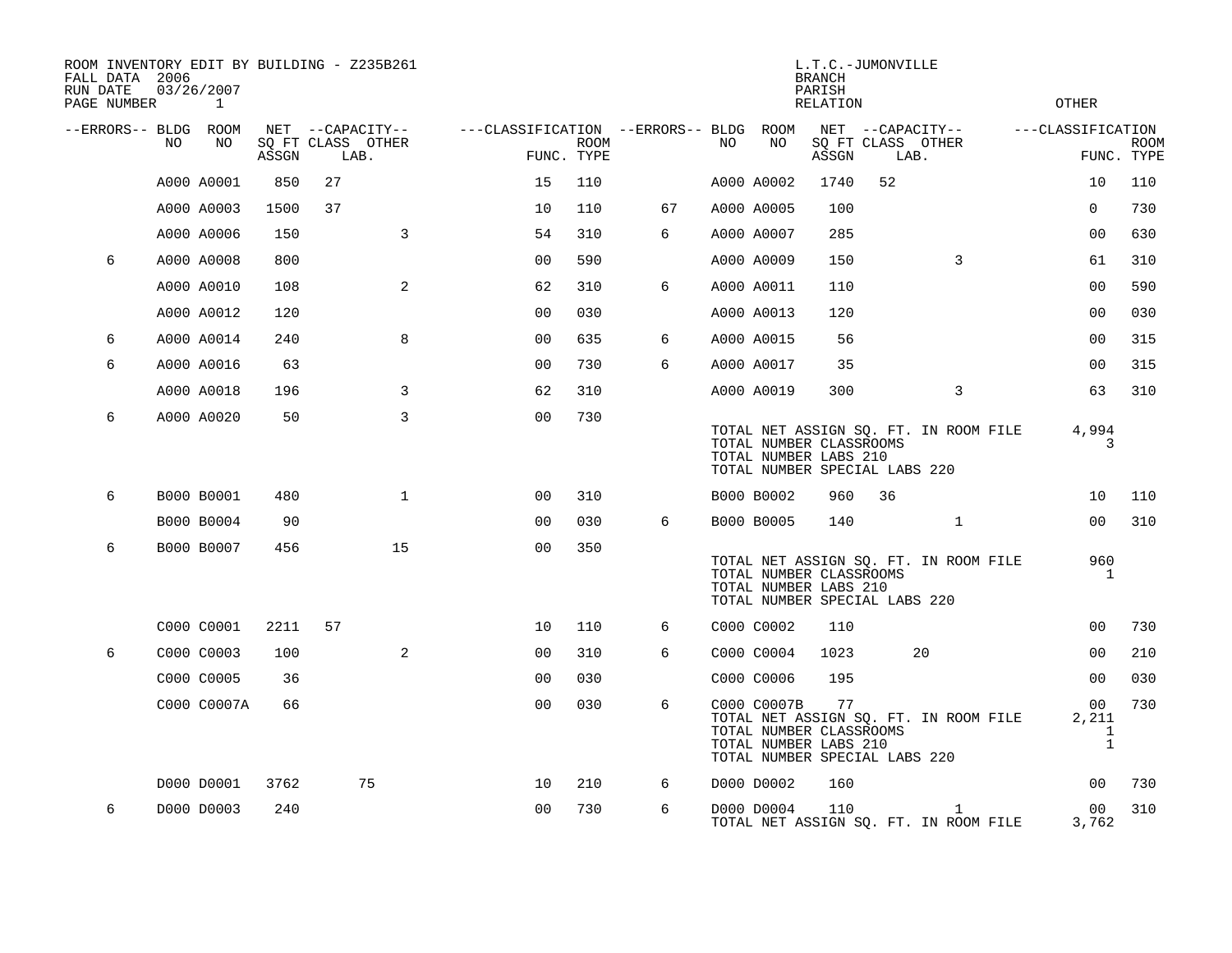| ROOM INVENTORY EDIT BY BUILDING - Z235B261<br>2006<br>FALL DATA<br>RUN DATE<br>PAGE NUMBER | 03/26/2007<br>2 |       |                                               |                                   |                           |   |    |            | L.T.C.-JUMONVILLE<br><b>BRANCH</b><br>PARISH<br>RELATION                                                                                    | OTHER                           |             |
|--------------------------------------------------------------------------------------------|-----------------|-------|-----------------------------------------------|-----------------------------------|---------------------------|---|----|------------|---------------------------------------------------------------------------------------------------------------------------------------------|---------------------------------|-------------|
| --ERRORS-- BLDG<br>NO.                                                                     | ROOM<br>NO.     | ASSGN | NET --CAPACITY--<br>SQ FT CLASS OTHER<br>LAB. | ---CLASSIFICATION --ERRORS-- BLDG | <b>ROOM</b><br>FUNC. TYPE |   | NO | ROOM<br>NO | NET --CAPACITY--<br>SQ FT CLASS OTHER<br>ASSGN<br>LAB.<br>TOTAL NUMBER CLASSROOMS<br>TOTAL NUMBER LABS 210<br>TOTAL NUMBER SPECIAL LABS 220 | ---CLASSIFICATION<br>FUNC. TYPE | <b>ROOM</b> |
| 6                                                                                          | E000 E0003      | 81    | 1                                             | 00                                | 310                       | 6 |    | E000 E0004 | 220                                                                                                                                         | 00 <sub>o</sub>                 | 730         |
|                                                                                            | E000 E0006      | 3002  | 32                                            | 10                                | 210                       |   |    |            | TOTAL NET ASSIGN SQ. FT. IN ROOM FILE<br>TOTAL NUMBER CLASSROOMS<br>TOTAL NUMBER LABS 210<br>TOTAL NUMBER SPECIAL LABS 220                  | 3,002                           |             |
| 6                                                                                          | F000 F0001      | 240   |                                               | 0 <sup>0</sup>                    | 730                       |   |    |            | TOTAL NET ASSIGN SQ. FT. IN ROOM FILE<br>TOTAL NUMBER CLASSROOMS<br>TOTAL NUMBER LABS 210<br>TOTAL NUMBER SPECIAL LABS 220                  |                                 |             |
| 6                                                                                          | G000 G0001      | 820   |                                               | 0 <sub>0</sub>                    | 730                       |   |    |            | TOTAL NET ASSIGN SQ. FT. IN ROOM FILE<br>TOTAL NUMBER CLASSROOMS<br>TOTAL NUMBER LABS 210<br>TOTAL NUMBER SPECIAL LABS 220                  |                                 |             |